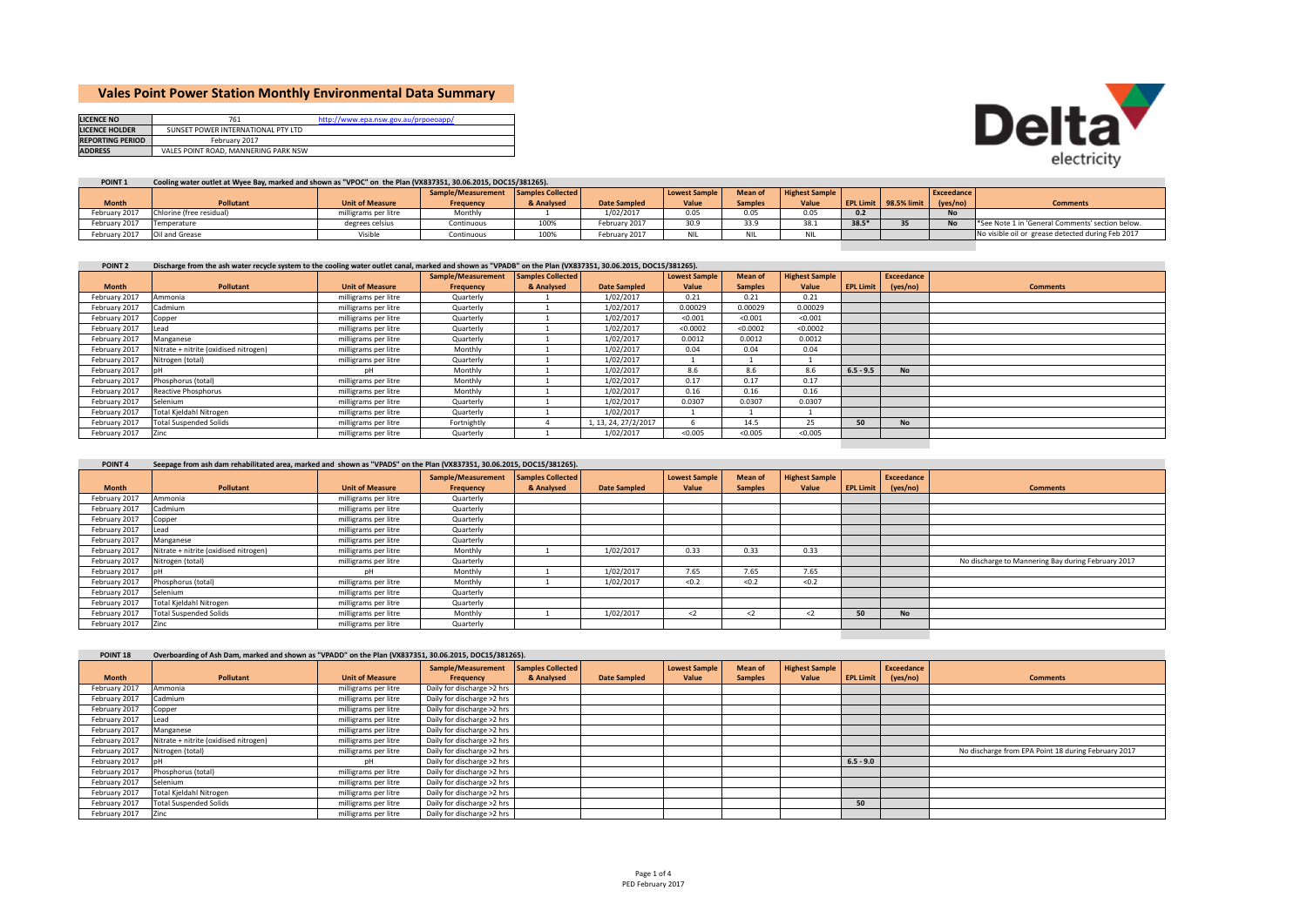# **POINT 19 Groundwater bore, marked and shown as "VPGM/D3" on the Plan (VX837351, 30.06.2015, DOC15/381265).**

| <b>Month</b>  | Pollutant                   | <b>Unit of Measure</b>      | Sample/Measurement<br>Frequency | Samples Collected<br>& Analysed | <b>Date Sampled</b> | <b>Lowest Sample</b><br>Value | <b>Mean of</b><br><b>Samples</b> | <b>Highest Sample</b><br>Value | <b>EPL Limit</b> | Exceedance<br>(yes/no) | <b>Comments</b>                                       |
|---------------|-----------------------------|-----------------------------|---------------------------------|---------------------------------|---------------------|-------------------------------|----------------------------------|--------------------------------|------------------|------------------------|-------------------------------------------------------|
| February 2017 | Arsenic                     | milligrams per litre        | Quarterly                       |                                 |                     |                               |                                  |                                |                  |                        |                                                       |
| February 2017 | Cadmium                     | milligrams per litre        | Quarterly                       |                                 |                     |                               |                                  |                                |                  |                        |                                                       |
| February 2017 | Calcium                     | milligrams per litre        | Quarterly                       |                                 |                     |                               |                                  |                                |                  |                        |                                                       |
| February 2017 | Chromium                    | milligrams per litre        | Quarterly                       |                                 |                     |                               |                                  |                                |                  |                        |                                                       |
| February 2017 | Copper                      | milligrams per litre        | Quarterly                       |                                 |                     |                               |                                  |                                |                  |                        |                                                       |
| February 2017 | Electrical conductivity     | microsiemens per centimetre | Quarterly                       |                                 |                     |                               |                                  |                                |                  |                        |                                                       |
| February 2017 | Iron                        | milligrams per litre        | Quarterly                       |                                 |                     |                               |                                  |                                |                  |                        |                                                       |
| February 2017 | Lead                        | milligrams per litre        | Quarterly                       |                                 |                     |                               |                                  |                                |                  |                        | (next quarterly samples scheduled for April/May 2017) |
| February 2017 | Magnesium                   | milligrams per litre        | Quarterly                       |                                 |                     |                               |                                  |                                |                  |                        |                                                       |
| February 2017 | Manganese                   | milligrams per litre        | Quarterly                       |                                 |                     |                               |                                  |                                |                  |                        |                                                       |
| February 2017 | Nickel                      | milligrams per litre        | Quarterly                       |                                 |                     |                               |                                  |                                |                  |                        |                                                       |
| February 2017 | nН                          | pН                          | Quarterly                       |                                 |                     |                               |                                  |                                |                  |                        |                                                       |
| February 2017 | Potassium                   | milligrams per litre        | Quarterly                       |                                 |                     |                               |                                  |                                |                  |                        |                                                       |
| February 2017 | Selenium                    | milligrams per litre        | Quarterly                       |                                 |                     |                               |                                  |                                |                  |                        |                                                       |
| February 2017 | Sodium                      | milligrams per litre        | Quarterly                       |                                 |                     |                               |                                  |                                |                  |                        |                                                       |
| February 2017 | <b>Standing Water Level</b> | metres                      | Quarterly                       |                                 |                     |                               |                                  |                                |                  |                        |                                                       |
| February 2017 | Zinc                        | milligrams per litre        | Quarterly                       |                                 |                     |                               |                                  |                                |                  |                        |                                                       |
|               |                             |                             |                                 |                                 |                     |                               |                                  |                                |                  |                        |                                                       |

| POINT <sub>20</sub> | Groundwater bore, marked and shown as "VPGM/D5" on the Plan (VX837351, 30.06.2015, DOC15/381265). |                             |                                 |                                 |                     |                               |                           |                                |                  |                        |                                                       |
|---------------------|---------------------------------------------------------------------------------------------------|-----------------------------|---------------------------------|---------------------------------|---------------------|-------------------------------|---------------------------|--------------------------------|------------------|------------------------|-------------------------------------------------------|
| <b>Month</b>        | Pollutant                                                                                         | <b>Unit of Measure</b>      | Sample/Measurement<br>Frequency | Samples Collected<br>& Analysed | <b>Date Sampled</b> | <b>Lowest Sample</b><br>Value | Mean of<br><b>Samples</b> | <b>Highest Sample</b><br>Value | <b>EPL Limit</b> | Exceedance<br>(yes/no) | <b>Comments</b>                                       |
| February 2017       | Arsenic                                                                                           | milligrams per litre        | Quarterly                       |                                 |                     |                               |                           |                                |                  |                        |                                                       |
| February 2017       | Cadmium                                                                                           | milligrams per litre        | Quarterly                       |                                 |                     |                               |                           |                                |                  |                        |                                                       |
| February 2017       | Calcium                                                                                           | milligrams per litre        | Quarterly                       |                                 |                     |                               |                           |                                |                  |                        |                                                       |
| February 2017       | Chromium                                                                                          | milligrams per litre        | Quarterly                       |                                 |                     |                               |                           |                                |                  |                        |                                                       |
| February 2017       | Copper                                                                                            | milligrams per litre        | Quarterly                       |                                 |                     |                               |                           |                                |                  |                        |                                                       |
| February 2017       | <b>Electrical conductivity</b>                                                                    | microsiemens per centimetre | Quarterly                       |                                 |                     |                               |                           |                                |                  |                        |                                                       |
| February 2017       | Iron                                                                                              | milligrams per litre        | Quarterly                       |                                 |                     |                               |                           |                                |                  |                        |                                                       |
| February 2017       | Lead                                                                                              | milligrams per litre        | Quarterly                       |                                 |                     |                               |                           |                                |                  |                        | (next quarterly samples scheduled for April/May 2017) |
| February 2017       | Magnesium                                                                                         | milligrams per litre        | Quarterly                       |                                 |                     |                               |                           |                                |                  |                        |                                                       |
| February 2017       | Manganese                                                                                         | milligrams per litre        | Quarterly                       |                                 |                     |                               |                           |                                |                  |                        |                                                       |
| February 2017       | Nickel                                                                                            | milligrams per litre        | Quarterly                       |                                 |                     |                               |                           |                                |                  |                        |                                                       |
| February 2017       |                                                                                                   | DH                          | Quarterly                       |                                 |                     |                               |                           |                                |                  |                        |                                                       |
| February 2017       | Potassium                                                                                         | milligrams per litre        | Quarterly                       |                                 |                     |                               |                           |                                |                  |                        |                                                       |
| February 2017       | Selenium                                                                                          | milligrams per litre        | Quarterly                       |                                 |                     |                               |                           |                                |                  |                        |                                                       |
| February 2017       | Sodium                                                                                            | milligrams per litre        | Quarterly                       |                                 |                     |                               |                           |                                |                  |                        |                                                       |
| February 2017       | <b>Standing Water Level</b>                                                                       | metres                      | Quarterly                       |                                 |                     |                               |                           |                                |                  |                        |                                                       |
| February 2017       | Zinc                                                                                              | milligrams per litre        | Quarterly                       |                                 |                     |                               |                           |                                |                  |                        |                                                       |
|                     |                                                                                                   |                             |                                 |                                 |                     |                               |                           |                                |                  |                        |                                                       |

| POINT <sub>21</sub> | Groundwater bore, marked and shown as "VPGM/D6" on the Plan (VX837351, 30.06.2015, DOC15/381265). |                             |                                 |                                        |                     |                               |                                  |                                |                  |                        |                                                       |
|---------------------|---------------------------------------------------------------------------------------------------|-----------------------------|---------------------------------|----------------------------------------|---------------------|-------------------------------|----------------------------------|--------------------------------|------------------|------------------------|-------------------------------------------------------|
| <b>Month</b>        | Pollutant                                                                                         | <b>Unit of Measure</b>      | Sample/Measurement<br>Frequency | <b>Samples Collected</b><br>& Analysed | <b>Date Sampled</b> | <b>Lowest Sample</b><br>Value | <b>Mean of</b><br><b>Samples</b> | <b>Highest Sample</b><br>Value | <b>EPL Limit</b> | Exceedance<br>(yes/no) | <b>Comments</b>                                       |
| February 2017       | Arsenic                                                                                           | milligrams per litre        | Quarterly                       |                                        |                     |                               |                                  |                                |                  |                        |                                                       |
| February 2017       | Cadmium                                                                                           | milligrams per litre        | Quarterly                       |                                        |                     |                               |                                  |                                |                  |                        |                                                       |
| February 2017       | Calcium                                                                                           | milligrams per litre        | Quarterly                       |                                        |                     |                               |                                  |                                |                  |                        |                                                       |
| February 2017       | Chromium                                                                                          | milligrams per litre        | Quarterly                       |                                        |                     |                               |                                  |                                |                  |                        |                                                       |
| February 2017       | Copper                                                                                            | milligrams per litre        | Quarterly                       |                                        |                     |                               |                                  |                                |                  |                        |                                                       |
| February 2017       | <b>Electrical conductivity</b>                                                                    | microsiemens per centimetre | Quarterly                       |                                        |                     |                               |                                  |                                |                  |                        |                                                       |
| February 2017       | ron                                                                                               | milligrams per litre        | Quarterly                       |                                        |                     |                               |                                  |                                |                  |                        |                                                       |
| February 2017       | Lead                                                                                              | milligrams per litre        | Quarterly                       |                                        |                     |                               |                                  |                                |                  |                        | (next quarterly samples scheduled for April/May 2017) |
| February 2017       | Magnesium                                                                                         | milligrams per litre        | Quarterly                       |                                        |                     |                               |                                  |                                |                  |                        |                                                       |
| February 2017       | Manganese                                                                                         | milligrams per litre        | Quarterly                       |                                        |                     |                               |                                  |                                |                  |                        |                                                       |
| February 2017       | Nickel                                                                                            | milligrams per litre        | Quarterly                       |                                        |                     |                               |                                  |                                |                  |                        |                                                       |
| February 2017       |                                                                                                   | pН                          | Quarterly                       |                                        |                     |                               |                                  |                                |                  |                        |                                                       |
| February 2017       | Potassium                                                                                         | milligrams per litre        | Quarterly                       |                                        |                     |                               |                                  |                                |                  |                        |                                                       |
| February 2017       | Selenium                                                                                          | milligrams per litre        | Quarterly                       |                                        |                     |                               |                                  |                                |                  |                        |                                                       |
| February 2017       | Sodium                                                                                            | milligrams per litre        | Quarterly                       |                                        |                     |                               |                                  |                                |                  |                        |                                                       |
| February 2017       | <b>Standing Water Level</b>                                                                       | metres                      | Quarterly                       |                                        |                     |                               |                                  |                                |                  |                        |                                                       |
| February 2017       | Zinc                                                                                              | milligrams per litre        | Quarterly                       |                                        |                     |                               |                                  |                                |                  |                        |                                                       |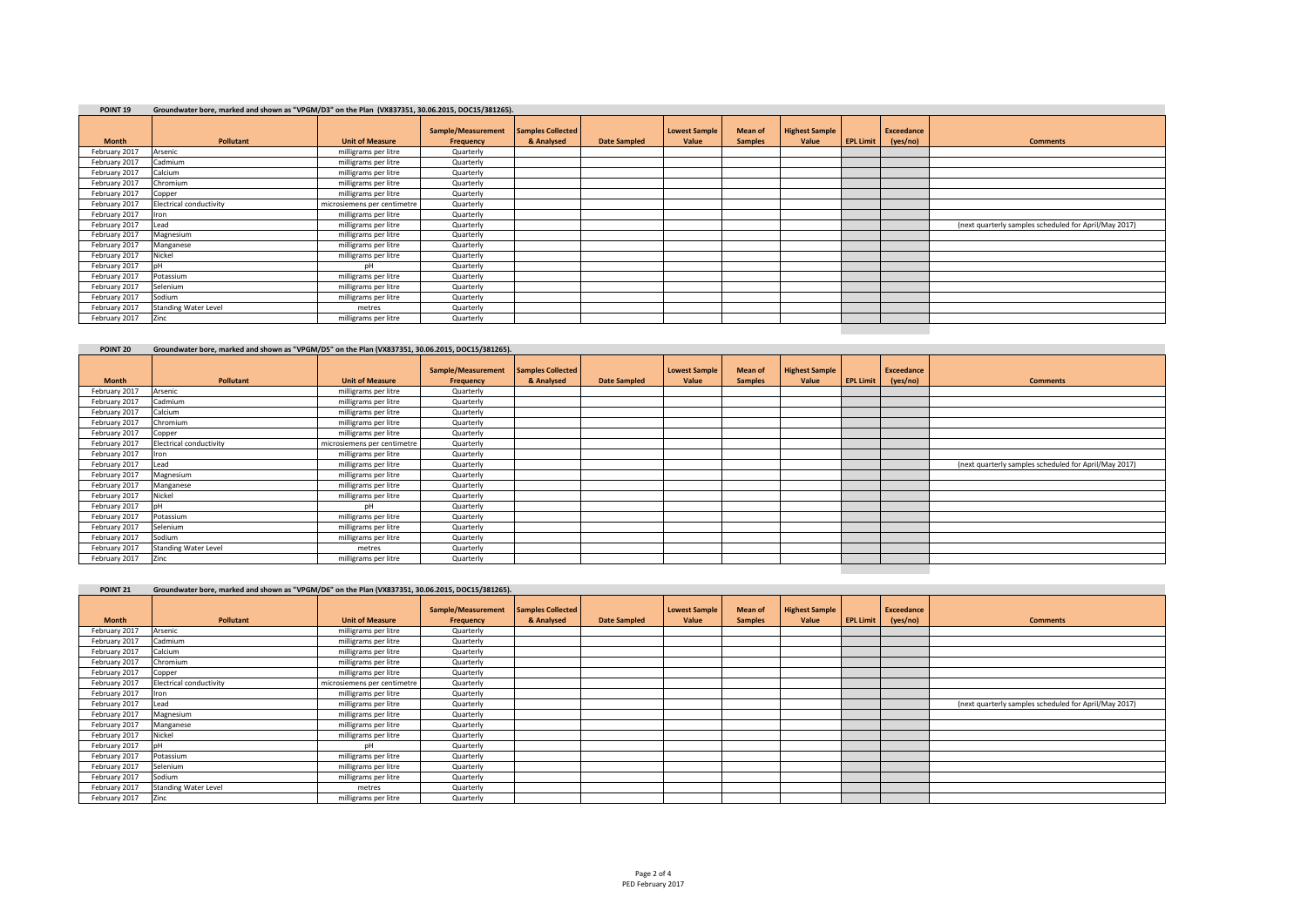| POINT <sub>22</sub> | Groundwater bore, marked and shown as "VPGM/D8" on the Plan (VX837351, 30.06.2015, DOC15/381265). |                             |                                 |                                        |                     |                               |                                  |                                |                  |                               |                                                       |  |
|---------------------|---------------------------------------------------------------------------------------------------|-----------------------------|---------------------------------|----------------------------------------|---------------------|-------------------------------|----------------------------------|--------------------------------|------------------|-------------------------------|-------------------------------------------------------|--|
| <b>Month</b>        | Pollutant                                                                                         | <b>Unit of Measure</b>      | Sample/Measurement<br>Frequency | <b>Samples Collected</b><br>& Analysed | <b>Date Sampled</b> | <b>Lowest Sample</b><br>Value | <b>Mean of</b><br><b>Samples</b> | <b>Highest Sample</b><br>Value | <b>EPL Limit</b> | <b>Exceedance</b><br>(yes/no) | <b>Comments</b>                                       |  |
| February 2017       | Arsenic                                                                                           | milligrams per litre        | Quarterly                       |                                        |                     |                               |                                  |                                |                  |                               |                                                       |  |
| February 2017       | Cadmium                                                                                           | milligrams per litre        | Quarterly                       |                                        |                     |                               |                                  |                                |                  |                               |                                                       |  |
| February 2017       | Calcium                                                                                           | milligrams per litre        | Quarterly                       |                                        |                     |                               |                                  |                                |                  |                               |                                                       |  |
| February 2017       | Chromium                                                                                          | milligrams per litre        | Quarterly                       |                                        |                     |                               |                                  |                                |                  |                               |                                                       |  |
| February 2017       | Copper                                                                                            | milligrams per litre        | Quarterly                       |                                        |                     |                               |                                  |                                |                  |                               |                                                       |  |
| February 2017       | <b>Electrical conductivity</b>                                                                    | microsiemens per centimetre | Quarterly                       |                                        |                     |                               |                                  |                                |                  |                               |                                                       |  |
| February 2017       | ron                                                                                               | milligrams per litre        | Quarterly                       |                                        |                     |                               |                                  |                                |                  |                               |                                                       |  |
| February 2017       | Lead                                                                                              | milligrams per litre        | Quarterly                       |                                        |                     |                               |                                  |                                |                  |                               | (next quarterly samples scheduled for April/May 2017) |  |
| February 2017       | Magnesium                                                                                         | milligrams per litre        | Quarterly                       |                                        |                     |                               |                                  |                                |                  |                               |                                                       |  |
| February 2017       | Manganese                                                                                         | milligrams per litre        | Quarterly                       |                                        |                     |                               |                                  |                                |                  |                               |                                                       |  |
| February 2017       | Nickel                                                                                            | milligrams per litre        | Quarterly                       |                                        |                     |                               |                                  |                                |                  |                               |                                                       |  |
| February 2017       |                                                                                                   | nH                          | Quarterly                       |                                        |                     |                               |                                  |                                |                  |                               |                                                       |  |
| February 2017       | Potassium                                                                                         | milligrams per litre        | Quarterly                       |                                        |                     |                               |                                  |                                |                  |                               |                                                       |  |
| February 2017       | Selenium                                                                                          | milligrams per litre        | Quarterly                       |                                        |                     |                               |                                  |                                |                  |                               |                                                       |  |
| February 2017       | Sodium                                                                                            | milligrams per litre        | Quarterly                       |                                        |                     |                               |                                  |                                |                  |                               |                                                       |  |
| February 2017       | <b>Standing Water Level</b>                                                                       | metres                      | Quarterly                       |                                        |                     |                               |                                  |                                |                  |                               |                                                       |  |
| February 2017       | Zinc                                                                                              | milligrams per litre        | Quarterly                       |                                        |                     |                               |                                  |                                |                  |                               |                                                       |  |

| POINT <sub>23</sub> | Groundwater bore, marked and shown as "VPGM/D10" on the Plan (VX837351, 30.06.2015, DOC15/381265). |                             |                                 |                                        |                     |                               |                                  |                                |                  |                               |                                                       |
|---------------------|----------------------------------------------------------------------------------------------------|-----------------------------|---------------------------------|----------------------------------------|---------------------|-------------------------------|----------------------------------|--------------------------------|------------------|-------------------------------|-------------------------------------------------------|
| <b>Month</b>        | Pollutant                                                                                          | <b>Unit of Measure</b>      | Sample/Measurement<br>Frequency | <b>Samples Collected</b><br>& Analysed | <b>Date Sampled</b> | <b>Lowest Sample</b><br>Value | <b>Mean of</b><br><b>Samples</b> | <b>Highest Sample</b><br>Value | <b>EPL Limit</b> | <b>Exceedance</b><br>(yes/no) | <b>Comments</b>                                       |
| February 2017       | Arsenic                                                                                            | milligrams per litre        | Quarterly                       |                                        |                     |                               |                                  |                                |                  |                               |                                                       |
| February 2017       | Cadmium                                                                                            | milligrams per litre        | Quarterly                       |                                        |                     |                               |                                  |                                |                  |                               |                                                       |
| February 2017       | Calcium                                                                                            | milligrams per litre        | Quarterly                       |                                        |                     |                               |                                  |                                |                  |                               |                                                       |
| February 2017       | Chromium                                                                                           | milligrams per litre        | Quarterly                       |                                        |                     |                               |                                  |                                |                  |                               |                                                       |
| February 2017       | Copper                                                                                             | milligrams per litre        | Quarterly                       |                                        |                     |                               |                                  |                                |                  |                               |                                                       |
| February 2017       | <b>Electrical conductivity</b>                                                                     | microsiemens per centimetre | Quarterly                       |                                        |                     |                               |                                  |                                |                  |                               |                                                       |
| February 2017       | Iron                                                                                               | milligrams per litre        | Quarterly                       |                                        |                     |                               |                                  |                                |                  |                               |                                                       |
| February 2017       | Lead                                                                                               | milligrams per litre        | Quarterly                       |                                        |                     |                               |                                  |                                |                  |                               | (next quarterly samples scheduled for April/May 2017) |
| February 2017       | Magnesium                                                                                          | milligrams per litre        | Quarterly                       |                                        |                     |                               |                                  |                                |                  |                               |                                                       |
| February 2017       | Manganese                                                                                          | milligrams per litre        | Quarterly                       |                                        |                     |                               |                                  |                                |                  |                               |                                                       |
| February 2017       | Nickel                                                                                             | milligrams per litre        | Quarterly                       |                                        |                     |                               |                                  |                                |                  |                               |                                                       |
| February 2017       |                                                                                                    | DH                          | Quarterly                       |                                        |                     |                               |                                  |                                |                  |                               |                                                       |
| February 2017       | Potassium                                                                                          | milligrams per litre        | Quarterly                       |                                        |                     |                               |                                  |                                |                  |                               |                                                       |
| February 2017       | Selenium                                                                                           | milligrams per litre        | Quarterly                       |                                        |                     |                               |                                  |                                |                  |                               |                                                       |
| February 2017       | Sodium                                                                                             | milligrams per litre        | Quarterly                       |                                        |                     |                               |                                  |                                |                  |                               |                                                       |
| February 2017       | <b>Standing Water Level</b>                                                                        | metres                      | Quarterly                       |                                        |                     |                               |                                  |                                |                  |                               |                                                       |
| February 2017       | Zinc                                                                                               | milligrams per litre        | Quarterly                       |                                        |                     |                               |                                  |                                |                  |                               |                                                       |
|                     |                                                                                                    |                             |                                 |                                        |                     |                               |                                  |                                |                  |                               |                                                       |

| <b>POINT 11</b> | Stack serving Boiler Unit No. 5, marked and shown as "11" on the Plan (VX837351, 30.06.2015, DOC15/381265). |  |  |  |  |
|-----------------|-------------------------------------------------------------------------------------------------------------|--|--|--|--|
|-----------------|-------------------------------------------------------------------------------------------------------------|--|--|--|--|

|               |                                                 |                            | Sample/Measurement | Samples Collected |                     | <b>Lowest Sample</b> | <b>Mean of</b> | <b>Highest Sample</b> |                  | <b>Exceedance</b> |                                                          |
|---------------|-------------------------------------------------|----------------------------|--------------------|-------------------|---------------------|----------------------|----------------|-----------------------|------------------|-------------------|----------------------------------------------------------|
| <b>Month</b>  | <b>Pollutant</b>                                | <b>Unit of Measure</b>     | Frequency          | & Analysed        | <b>Date Sampled</b> | Value                | <b>Samples</b> | Value                 | <b>EPL Limit</b> | (yes/no)          | <b>Comments</b>                                          |
| February 2017 | Cadmium                                         | milligrams per cubic metre | Yearly             |                   |                     |                      |                |                       |                  | <b>No</b>         | Refer Note 2 in 'General Comments' re annual stack tests |
| February 2017 | Chlorine                                        | milligrams per cubic metre | Yearly             |                   |                     |                      |                |                       | 200              | <b>No</b>         |                                                          |
| February 2017 | Copper                                          | milligrams per cubic metre | Yearly             |                   |                     |                      |                |                       |                  |                   |                                                          |
| February 2017 | Hydrogen chloride                               | milligrams per cubic metre | Yearly             |                   |                     |                      |                |                       | 100              | <b>No</b>         |                                                          |
| February 2017 | Mercury                                         | milligrams per cubic metre | Yearly             |                   |                     |                      |                |                       |                  | <b>No</b>         |                                                          |
| February 2017 | Moisture                                        | percent                    | Yearly             |                   |                     |                      |                |                       |                  |                   |                                                          |
| February 2017 | Molecular weight of stack gases                 | grams per gram mole        | Yearly             |                   |                     |                      |                |                       |                  |                   |                                                          |
| February 2017 | Nitrogen Oxides                                 | milligrams per cubic metre | Continuous         | 100%              | February 2017       | 366                  | 572            | 941                   | 1500             | <b>No</b>         |                                                          |
| February 2017 | Sulfuric acid mist and sulfur trioxide (as SO3) | milligrams per cubic metre | Yearly             |                   |                     |                      |                |                       | 100              | <b>No</b>         |                                                          |
| February 2017 | Sulphur dioxide                                 | parts per million          | Continuous         | 100%              | February 2017       | 146                  | 205            | 239                   | 600              | No                |                                                          |
| February 2017 | Temperature                                     | degrees Celsius            | Yearly             |                   |                     |                      |                |                       |                  |                   |                                                          |
| February 2017 | <b>Total Fluoride</b>                           | milligrams per cubic metre | Yearly             |                   |                     |                      |                |                       | 50               | <b>No</b>         |                                                          |
| February 2017 | <b>Total Solid Particles</b>                    | milligrams per cubic metre | Yearly             |                   |                     |                      |                |                       | 100              | <b>No</b>         |                                                          |
| February 2017 | Type 1 and Type 2 substances in aggregate       | milligrams per cubic metre | Yearly             |                   |                     |                      |                |                       |                  | <b>No</b>         |                                                          |
| February 2017 | <b>Undifferentiated Particulates</b>            | milligrams per cubic metre | Continuous         | 100%              | February 2017       | 9.2                  | 18.0           | 57.7                  |                  |                   |                                                          |
| February 2017 | Velocity                                        | metres per second          | Yearly             |                   |                     |                      |                |                       |                  |                   |                                                          |
| February 2017 | Volatile organic compounds                      | parts per million          | Yearly             |                   |                     |                      |                |                       |                  |                   |                                                          |
| February 2017 | Volumetric flowrate                             | cubic metres per second    | Yearly             |                   |                     |                      |                |                       |                  |                   |                                                          |